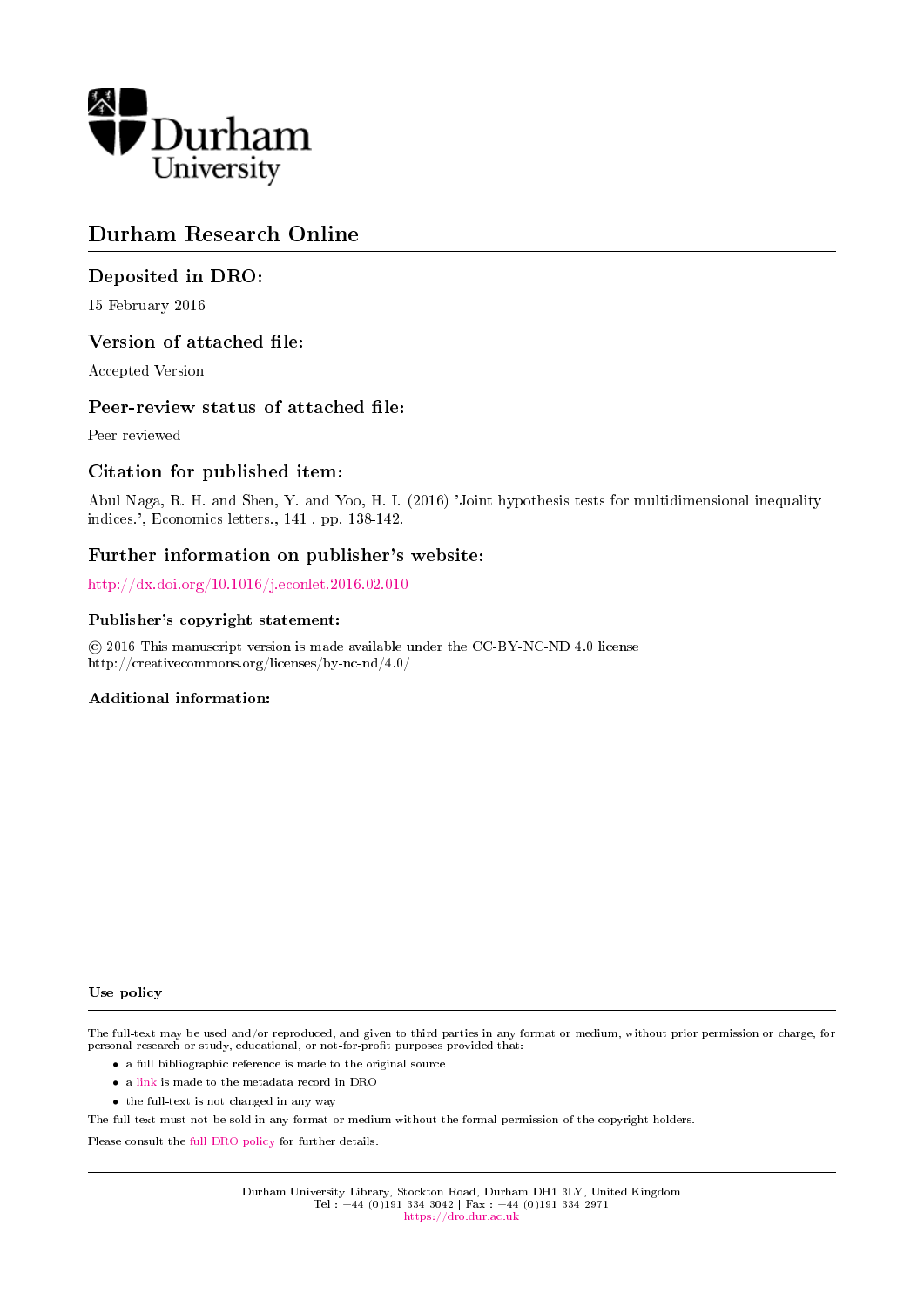# Joint Hypothesis Tests for Multidimensional Inequality Indices

Ramses H. Abul Naga <sup>∗</sup> Yajie Shen † Hong Il Yoo‡

February 8, 2016

#### Abstract

An inequality index over p dimensions of well-being is decomposable by attributes if it can expressed as a function of  $p$  unidimensional inequality indices and a measure of association between the various dimensions of well-being. We exploit this decomposition framework to derive joint hypothesis tests regarding the sources of multidimensional inequality, and present Monte Carlo evidence on their finite sample behavior.

Keywords: multidimensional inequality indices, large sample distributions, joint hypothesis tests, bootstrap.

JEL codes: D63, C43

<sup>∗</sup>Corresponding author: Business School and Health Economics Research Unit, University of Aberdeen, Aberdeen AB24 3QY, United Kingdom, tel/fax +44 1224 27 27 09, email: r.abulnaga@abdn.ac.uk.

<sup>†</sup>Department of Economics, London School of Economics.

<sup>‡</sup>Durham University Business School, Durham University, United Kingdom.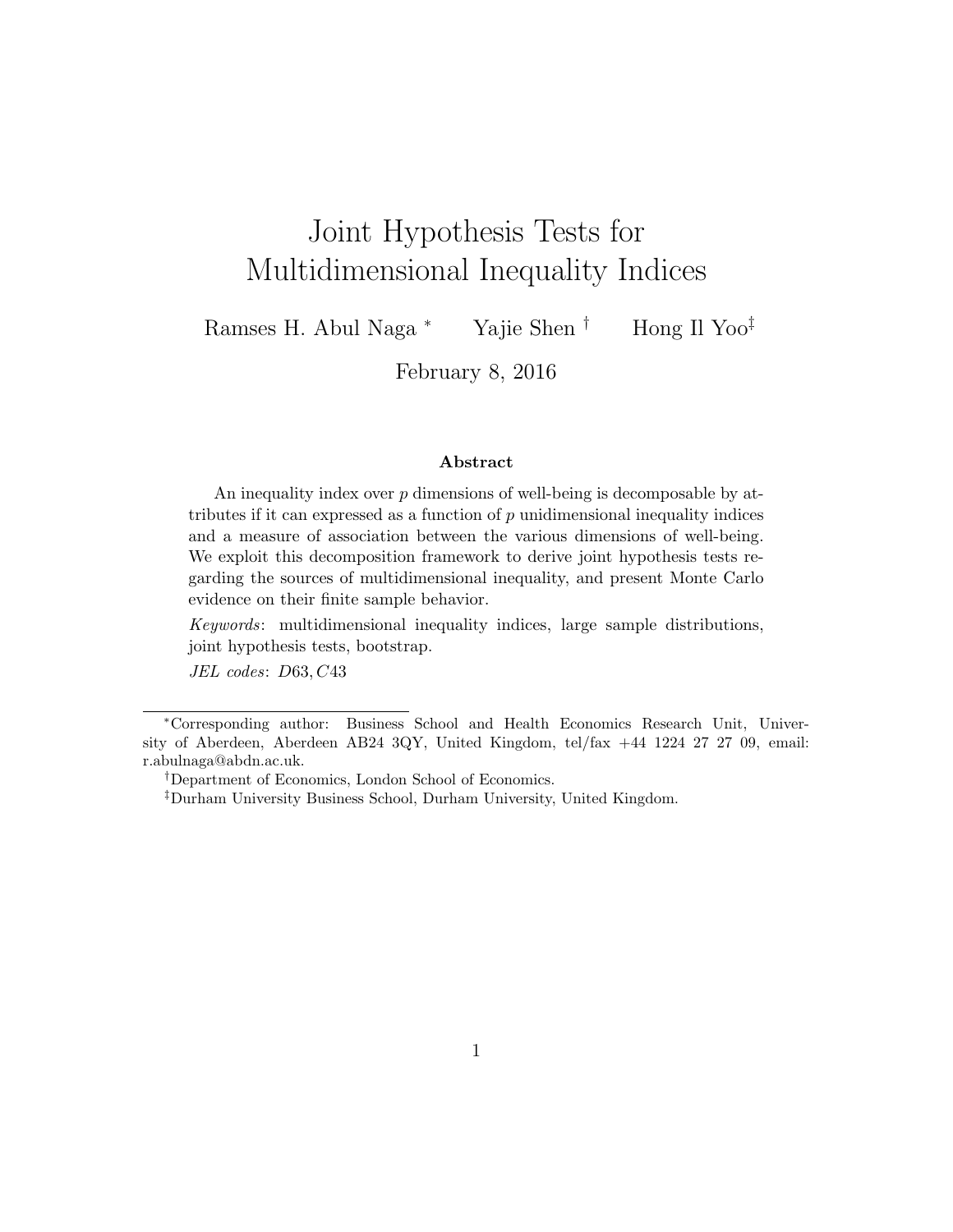Economists often study inequality in well-being using indices that satisfy known sets of ethical axioms and/or statistical properties. The use of unidimensional inequality indices in the analysis of income distributions is well-established (e.g. Cowell and Flachaire, 2007). Recently, multidimensional indices that measure inequality in the joint distribution of several attributes (e.g. income and health) have also received attention, in recognition of well-being as a multidimensional concept (e.g. Justino et al., 2004; Zhong, 2009; Abu-Zaineh and Abul Naga, 2013).

There is an important class of multidimensional inequality indices that satisfy attribute decomposability (Abul Naga and Geoffard 2006; Kobus, 2012). This property allows a multidimensional index to be disaggregated as a function of unidimensional indices for individual attributes and a measure of association between attributes. Intergroup or temporal variations in the overall multidimensional inequality can therefore be traced to variations in its unidimensional inequality and association measures. The related statistical inference naturally entails joint hypothesis tests on particular subsets of those components. But the inferential framework has not been developed yet, and empirical results to date are presented without statistical tests.

This paper complements the existing literature on single hypothesis tests on unidimensional indices (e.g. Davidson and Flachaire, 2007) and the aggregated forms of multidimensional indices (Abul Naga, 2010), by developing a framework for testing joint hypotheses on unidimensional indices and an association measure that arise from decomposing a multidimensional index. Our Monte Carlo evidence suggests that, combined with bootstrapping, the proposed chi-squared tests provide reliable tools for drawing finite sample inferences.

# 1 Attribute decomposable inequality indices

Consider data on  $p$  attributes of well-being in a sample of  $n$  individuals. Individual *i* has resources  $\boldsymbol{x}_i := (x_{i1}, ..., x_{ip}),$  where  $\boldsymbol{x}_i \in \mathbb{R}_{++}^p$ . We gather the data in a matrix

$$
\boldsymbol{X}\,:=\,\left[\begin{array}{c}\boldsymbol{x}_1\\\vdots\\ \boldsymbol{x}_n\end{array}\right]\,\in\,\mathbb{R}_{++}^{n\times p},\;\text{and let }\,\bar{\boldsymbol{x}}\,:=\,\frac{1}{n}\sum_{i=1}^n\boldsymbol{x}_i\,=\,(\bar{x}_1,...,\bar{x}_p)\,\text{ denote the vector of }
$$

sample means.

Let  $\hat{\iota}: \mathbb{R}_{++}^{n \times p} \to \mathbb{R}_+$  denote a multidimensional inequality index,  $W: \mathbb{R}_{++}^{n \times p} \to \mathbb{R}$ be the social welfare function underlying the derivation of  $\hat{\iota}$ , and  $\omega := W(\mathbf{X})$  be the level of welfare attained by  $\boldsymbol{X}$ . If W satisfies the standard axioms of anonymity, additivity across individuals, continuity, increasing monotonicity and equality preference, one may define an increasing and concave utility function  $u(.)$  such that  $W(X) =$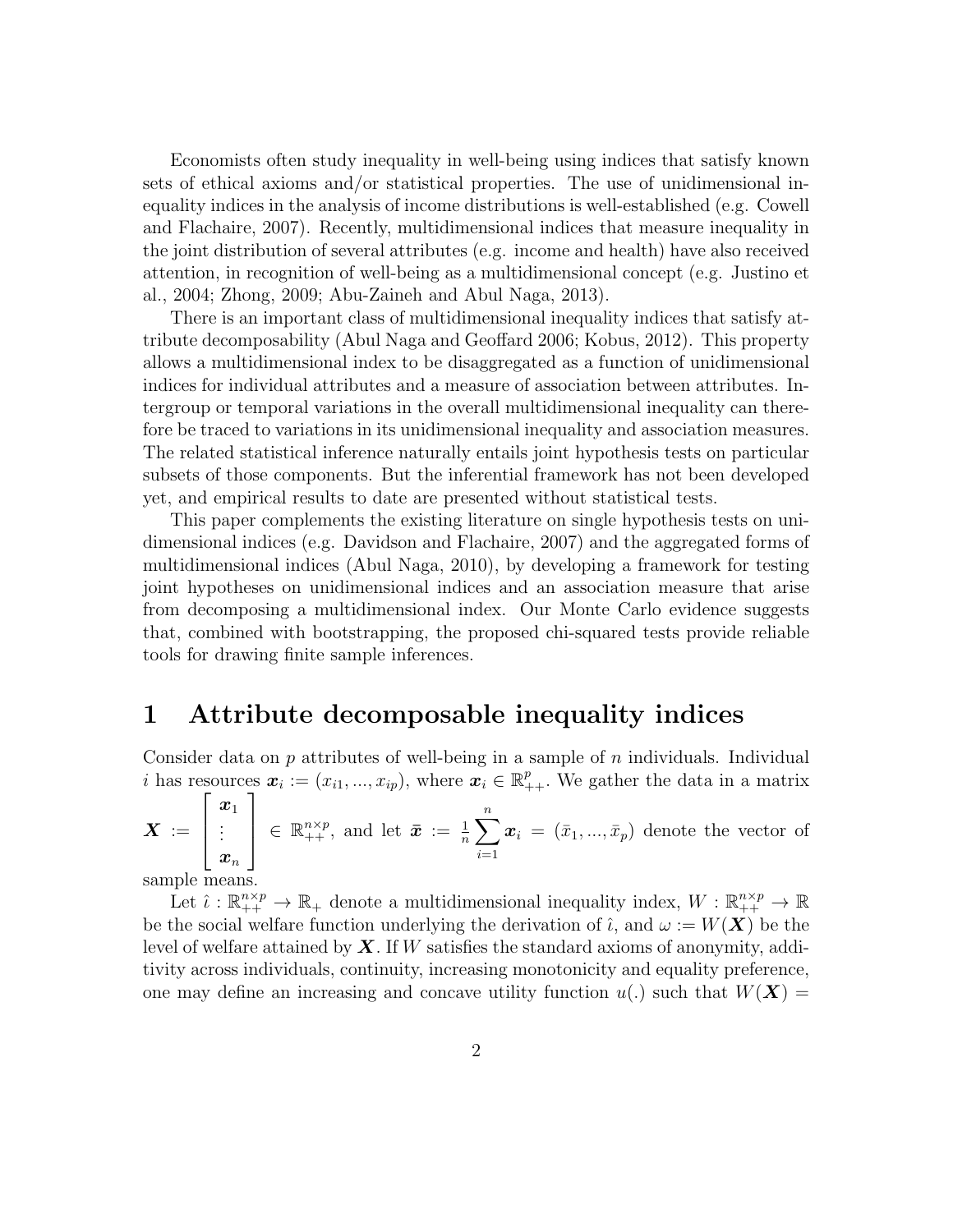1  $\frac{1}{n}\sum_{i=1}^n u(\boldsymbol{x}_i)$ , and a scalar  $\hat{\theta}(\boldsymbol{X})$  in the unit interval such that  $u(\hat{\theta}\bar{\boldsymbol{x}}) = \frac{1}{n}\sum_{i=1}^n u(\boldsymbol{x}_i)$ . The scalar  $\hat{\theta}$  is an index of multidimensional equality in  $\mathbf{X}$ , and  $\hat{\iota}(\mathbf{X}) := 1 - \hat{\theta}(\mathbf{X})$ is the corresponding inequality index.

Assume furthermore that W is scale-invariant, and consider for expositional simplicity the case of two attributes  $(p = 2)$  of well-being.<sup>1</sup> Then the utility function underlying the definition of  $W$  takes one of three possible forms (Aczél, 1988; ch. 4, Corollary 4):

$$
u(x_{i1}, x_{i2}) \quad : \quad = x_{i1}^{\alpha} x_{i2}^{\beta} \qquad \alpha, \beta > 0, \qquad \alpha + \beta \le 1 \tag{1}
$$

$$
u(x_{i1}, x_{i2}) \quad : \quad = -x_{i1}^{\alpha} x_{i2}^{\beta} \qquad \alpha, \beta < 0 \tag{2}
$$

$$
u(x_{i1}, x_{i2}) : = \alpha \ln x_{i1} + \beta \ln x_{i2} \qquad \alpha, \beta > 0 \tag{3}
$$

A multidimensional Atkinson-Kolm-Sen (mAKS) inequality index arises from (1) and (2), while a multidimensional mean-logarithmic deviation (mMLD) inequality index arises from (3) (Tsui, 1995).

Abul Naga and Geoffard (2006) show that both mAKS and mMLD indices are decomposable by attributes. The mAKS equality index can be written as a function of three components,  $\hat{\theta}_{mAKS}(\boldsymbol{X}) = \exp(\frac{\alpha}{(\alpha+\beta)}\ln \hat{\delta}_1 + \frac{\beta}{(\alpha+\beta)}$  $\frac{\beta}{(\alpha+\beta)}\ln\hat{\delta}_2+\frac{1}{(\alpha+\beta)}$  $\frac{1}{(\alpha+\beta)}\ln\hat{\delta}_3$ ) where

$$
\hat{\delta}_1 = \left(\frac{1}{n}\sum_{i=1}^n x_{i1}^{\alpha}\right)^{1/\alpha} / \bar{x}_1 \tag{4}
$$

$$
\hat{\delta}_2 = \left( \frac{1}{n} \sum_{i=1}^n x_{i2}^{\beta} \right)^{1/\beta} / \bar{x}_2 \tag{5}
$$

$$
\hat{\delta}_3 = \frac{\frac{1}{n} \sum_{i=1}^n x_{i1}^\alpha x_{i2}^\beta}{\left(\frac{1}{n} \sum_{i=1}^n x_{i1}^\alpha\right) \left(\frac{1}{n} \sum_{i=1}^n x_{i2}^\beta\right)}.
$$
\n(6)

 $\hat{\theta}_{mAKS}(\bm{X})$  is the *aggregated form* and  $\hat{\bm{\delta}} = (\hat{\delta}_1 \ \hat{\delta}_2 \ \hat{\delta}_3)'$  the *disaggregated form* of the mAKS index.  $\hat{\delta}_1$  ( $\hat{\delta}_2$ ) is the unidimensional AKS index of *equality* in the first (second) attribute, and  $\hat{\delta}_3$  is a measure of association between the two attributes.<sup>2</sup> The

<sup>&</sup>lt;sup>1</sup>Let  $Y \in \mathbb{R}_{++}^{n \times p}$  be another data matrix and  $\Lambda$  be a  $p \times p$  positive-definite diagonal matrix.  $W(.)$ is scale-invariant when  $W(X) = W(Y)$  if and only if  $W(X\Lambda) = W(Y\Lambda)$ .

<sup>&</sup>lt;sup>2</sup>As in the multidimensional case,  $1 - \hat{\delta}_1$  and  $1 - \hat{\delta}_2$  are the corresponding inequality indices.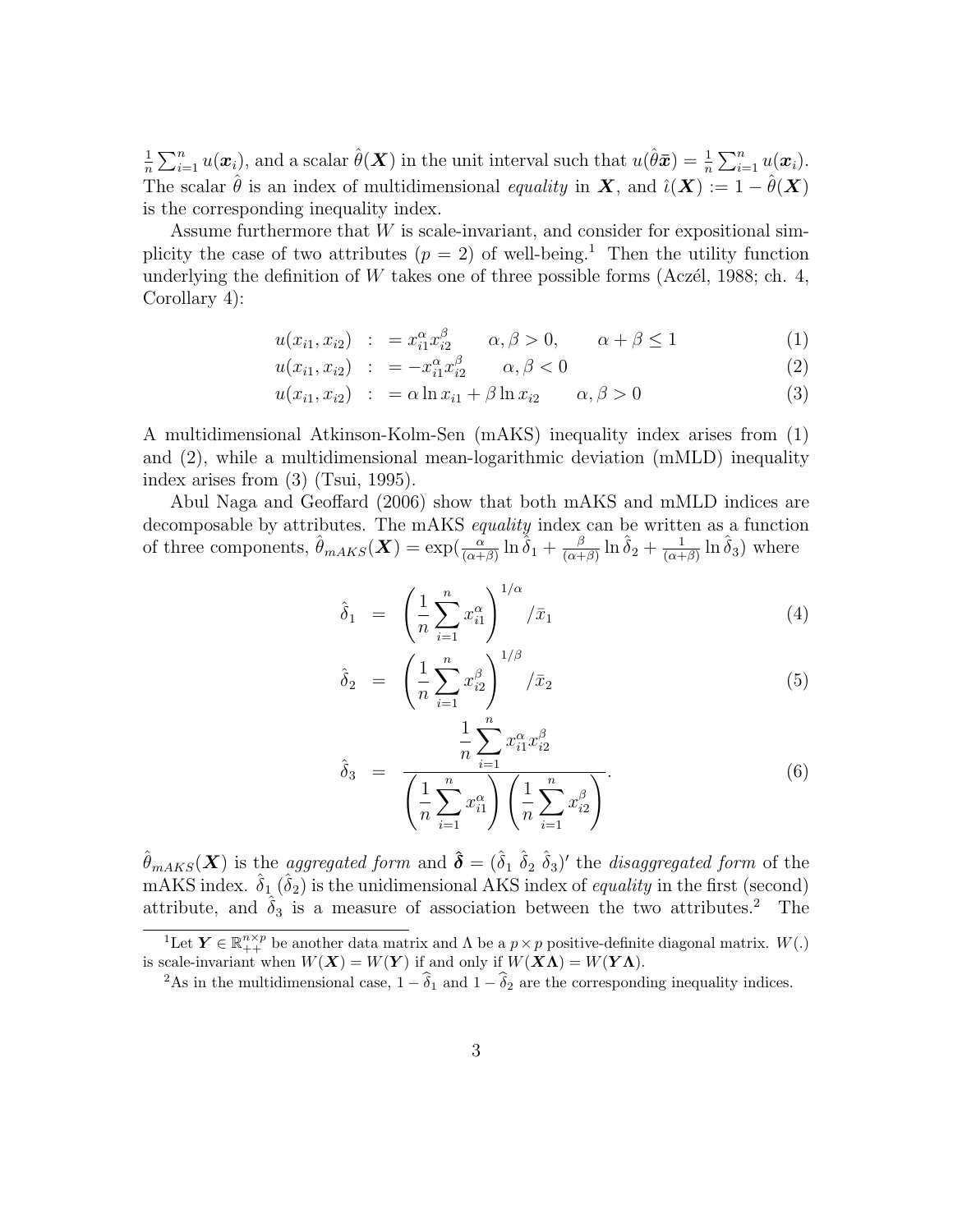mMLD equality index can be written as a function of two components,  $\hat{\theta}_{mMLD}(\boldsymbol{X}) =$  $\exp(\frac{\alpha}{(\alpha+\beta)}\ln\hat{\delta}_1+\frac{\beta}{(\alpha+\beta)}$  $\frac{\beta}{(\alpha+\beta)}\ln \hat{\delta}_2$ , where

$$
\hat{\delta}_j = \exp\left[\frac{1}{n}\sum_{i=1}^n \ln(x_{ij}) - \ln \bar{x}_j\right] \qquad j = 1, 2. \tag{7}
$$

 $\hat{\delta}_1$  and  $\hat{\delta}_2$  are unidimensional MLD *equality* indices. The mMLD index is *strongly* decomposable à la Kobus (2012), because  $\theta_{mMLD}$  is entirely characterized by the two equality indices pertaining to each attribute's marginal distribution. Since the mAKS and mMLD inequality indices are  $\widehat{\iota}_{mAKS}(\boldsymbol{X}) := 1-\widehat{\theta}_{mAKS}(\boldsymbol{X})$  and  $\widehat{\iota}_{mMLD}(\boldsymbol{X}) := 1-\widehat{\theta}_{mAKS}(\boldsymbol{X})$  $\theta_{mMLD}(\boldsymbol{X})$ , they are also decomposable by attributes.

# 2 Large sample distribution

Let  $\hat{\boldsymbol{\delta}}(\boldsymbol{X}) = (\hat{\delta}_1, ..., \hat{\delta}_k)'$  denote the vector of equality indices and measure of association in the sample.<sup>3</sup> For estimation and inference, it is convenient to define  $\hat{\delta}(X)$ in relation to m sample moments of  $X$ ,

$$
\boldsymbol{s} := \left[ \begin{array}{ccc} \frac{1}{n} \sum_{i=1}^{n} g_1(\boldsymbol{x}_i) & \cdots & \frac{1}{n} \sum_{i=1}^{n} g_m(\boldsymbol{x}_i) \end{array} \right] \tag{8}
$$

via a function  $\mathbf{F} : \mathbb{R}^m \longrightarrow \mathbb{R}^k$  such that  $\hat{\boldsymbol{\delta}} = \mathbf{F}(\boldsymbol{s})$ . One can then define the population indices  $\delta_o$  in relation to m population moments,

$$
\boldsymbol{\sigma}_o := \left[ \begin{array}{ccc} E[g_1(\boldsymbol{x}_i)] & \cdots & E[g_m(\boldsymbol{x}_i)] \end{array} \right] \tag{9}
$$

such that  $\delta_o = F(\sigma_o)$ . For instance, in the context of the mAKS index we have

$$
\boldsymbol{s} := \left[ \bar{x}_1 \quad \bar{x}_2 \quad \frac{1}{n} \sum_{i=1}^n x_{i1}^\alpha x_{i2}^\beta \quad \frac{1}{n} \sum_{i=1}^n x_{i1}^\alpha \quad \frac{1}{n} \sum_{i=1}^n x_{i2}^\beta \right] \tag{10}
$$

$$
\boldsymbol{\sigma}_{o} := \left[ E(x_1) E(x_2) E(x_1^{\alpha} x_2^{\beta}) E(x_1^{\alpha}) E(x_2^{\beta}) \right]
$$
(11)

and in the context of the mMLD index,

$$
\boldsymbol{s} := \left[ \bar{x}_1 \quad \bar{x}_2 \quad \frac{1}{n} \sum_{i=1}^n \ln(x_{i1}) \quad \frac{1}{n} \sum_{i=1}^n \ln(x_{i2}) \right] \tag{12}
$$

<sup>&</sup>lt;sup>3</sup>In general,  $k = p + 1$  as the decomposition produces p equality indices together with an association measure. However,  $k = p$  when the multidimensional index is strongly decomposable (as is the case in the context of  $\theta_{mMLD}$ ).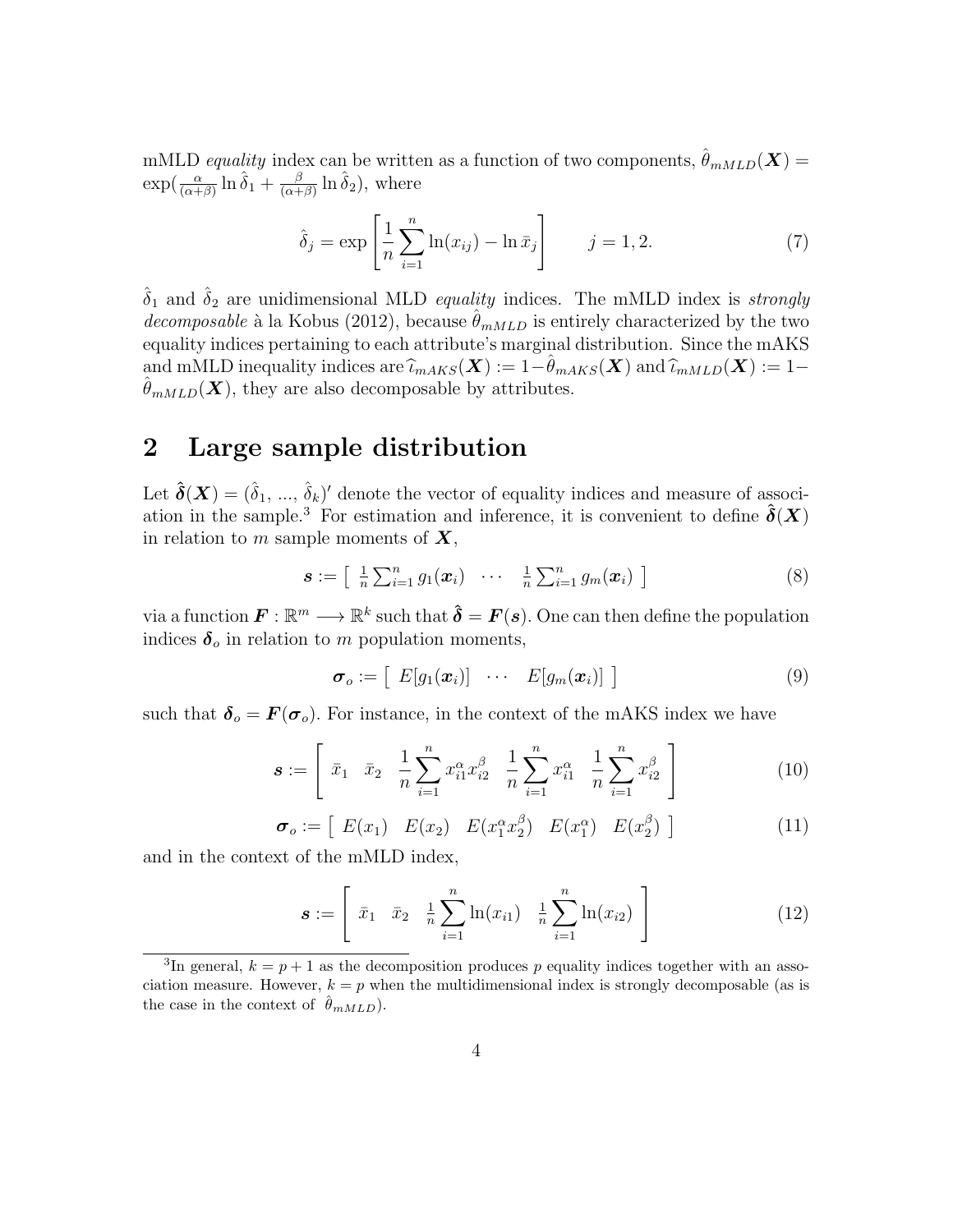$$
\boldsymbol{\sigma}_o := \left[ E(x_1) E(x_2) E(\ln x_1) E(\ln x_2) \right]. \tag{13}
$$

Let  $\bar{g}_j$  denote the *jth* component of s, i.e.  $\bar{g}_j = \sum_{i=1}^n g_j(\bm{x}_i)/n$ , and Z be an  $n \times m$  matrix where

$$
\boldsymbol{Z} := \left[ \begin{array}{ccc} g_1(\boldsymbol{x}_1) - \bar{g}_1 & \cdots & g_m(\boldsymbol{x}_1) - \bar{g}_m \\ \vdots & & \vdots \\ g_1(\boldsymbol{x}_n) - \bar{g}_1 & \cdots & g_m(\boldsymbol{x}_n) - \bar{g}_m \end{array} \right].
$$
 (14)

Define also the  $k \times m$  Jacobian matrix  $\mathbf{J} := \partial \mathbf{F} / \partial \mathbf{\sigma},$ 

$$
\boldsymbol{J} := \begin{pmatrix} \partial \boldsymbol{F}_1 / \partial \sigma_1 & \cdots & \partial \boldsymbol{F}_1 / \partial \sigma_m \\ \vdots & \vdots \\ \partial \boldsymbol{F}_k / \partial \sigma_1 & \cdots & \partial \boldsymbol{F}_k / \partial \sigma_m \end{pmatrix} . \tag{15}
$$

where  $\sigma_j$  refers to the *jth* component of  $\sigma_o$ .

Under appropriate assumptions, the Continuous Mapping Theorem ensures that  $\delta = F(s)$  is a consistent estimator of  $\delta_o = F(\sigma_o)$ . Specifically, consider the following assumptions:

[A1] The observations  $x_1, ..., x_n$  are independently and identically distributed with cross-moment vector  $\sigma_o$  where  $\sigma_o$  is a finite m-dimensional vector.

[A2] plim $(\frac{1}{n}\mathbf{Z}'\mathbf{Z}) = \mathbf{V}_o$ , where  $\mathbf{V}_o$  is a finite  $m \times m$  positive definite matrix.

[A3] The vector function  $\mathbf{F}(\sigma)$  does not involve n and is continuously differentiable at the point  $\sigma_o$ .

[A4] The Jacobian matrix **J** has full rank  $k \leq m$  at  $\sigma_o$ .

**Proposition 1** Under Assumptions  $[A1 - A4]$ ,  $\delta(X) = F(s)$  converges in distribution to a k−variate normal vector such that:

$$
n^{1/2}[\boldsymbol{F}(s) - \boldsymbol{F}(\boldsymbol{\sigma}_o)] \longrightarrow \mathcal{N}(\boldsymbol{0}, \boldsymbol{J}_o \boldsymbol{V}_o \boldsymbol{J}_o') \tag{16}
$$

where  $J_o$  is the Jacobian matrix given by

$$
\boldsymbol{J}_o := \frac{\partial \boldsymbol{F}}{\partial \boldsymbol{\sigma}} \mid_{\boldsymbol{\sigma} = \boldsymbol{\sigma}_o}
$$

**Proof** From [A1], the Law of Large Numbers implies that  $\text{plim}(s) = \sigma_o$  and the Central Limit Theorem ensures that  $n^{1/2}$ ( $s-\sigma_o$ ) converges to a normal distribution,  $\mathcal{N}(\mathbf{0}, \mathbf{V}_o)$ . Given [A3], the delta method applies and  $n^{1/2}[\mathbf{F}(\mathbf{s}) - \mathbf{F}(\boldsymbol{\sigma}_o)]$  converges to a multivariate normal distribution  $\mathcal{N}(\mathbf{0}, \mathbf{J}_o \mathbf{V}_o \mathbf{J}_o^{\prime})$  $\langle$ <sub>o</sub>), which is non-degenerate due to  $[A2]$  and  $[A4]$ .  $\Box$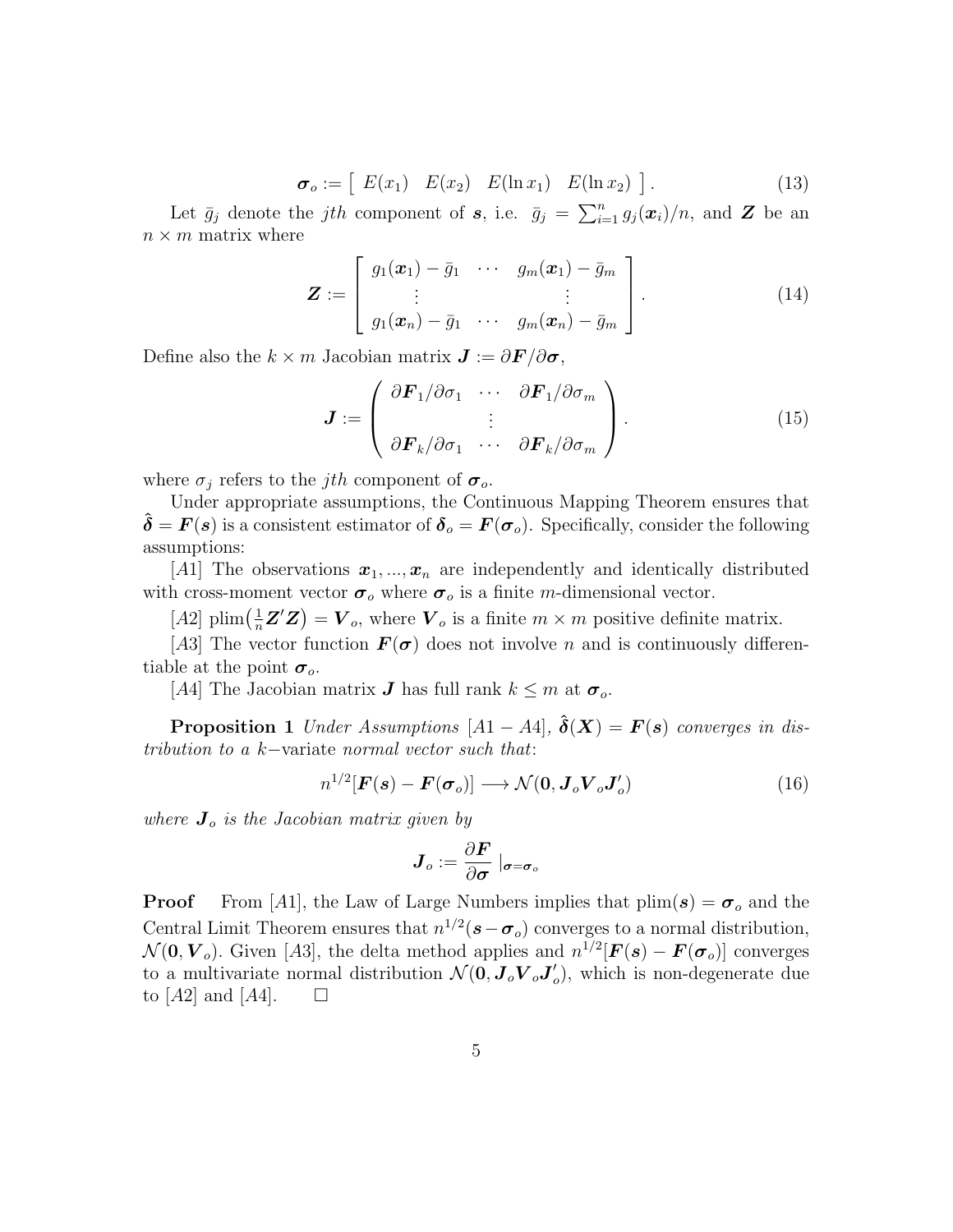### 2.1 Covariance matrices

The formula  $\bm{J}_o \bm{V}_o \bm{J}_o'$  $\sigma'$  of the asymptotic covariance matrix  $(16)$  is generally applicable to all attribute decomposable indices, though the specific components of  $V_o$  and  $J<sub>o</sub>$  would vary from index to index depending on the underlying moments and the functional form of  $\boldsymbol{F}$ . In empirical work, one can construct a consistent estimator of  $\bm{J}_o \bm{V}_o \bm{J}_o^\prime$  using the matrix  $\hat{\bm{J}} \hat{\bm{V}} \hat{\bm{J}}^\prime$  where

$$
\hat{\mathbf{V}} \quad : \quad = \mathbf{Z}' \mathbf{Z}/n \tag{17}
$$

$$
\hat{\bm{J}} \; : \; = \frac{\partial \bm{F}}{\partial \bm{\sigma}} \mid_{\bm{\sigma} = \bm{s}} \, . \tag{18}
$$

Constructing  $\hat{\bm{J}}$  however requires an analytic derivation of the Jacobian  $\bm{J} := \partial \bm{F}/\partial \bm{\sigma}$ , prior to its evaluation at  $\sigma = s$ . Our purpose here is to derive the Jacobian matrices of the disaggregated forms of the mAKS and mMLD families, in the context of two attributes of well-being. For the mAKS family  $(4-6)$ , **J** is the following rank three matrix

$$
\mathbf{J} = \begin{bmatrix} -\frac{\sigma_4^{1/\alpha}}{\sigma_1^2} & 0 & 0 & \frac{1}{\alpha} \frac{\sigma_4^{(1/\alpha-1)}}{\sigma_1} & 0\\ 0 & -\frac{\sigma_5^{1/\beta}}{\sigma_2^2} & 0 & 0 & \frac{1}{\beta} \frac{\sigma_5^{(1/\beta-1)}}{\sigma_2}\\ 0 & 0 & \frac{1}{\sigma_4 \sigma_5} & -\frac{\sigma_3}{\sigma_4^2 \sigma_5} & -\frac{\sigma_3}{\sigma_4 \sigma_5^2} \end{bmatrix} . \tag{19}
$$

For the mMLD family  $(7)$  the Jacobian  $J$  is the following rank two matrix

$$
\boldsymbol{J} = \begin{bmatrix} -\frac{\exp(\sigma_3 - \ln \sigma_1)}{\sigma_1} & 0 & \exp(\sigma_3 - \ln \sigma_1) & 0 \\ 0 & -\frac{\exp(\sigma_4 - \ln \sigma_2)}{\sigma_2} & 0 & \exp(\sigma_4 - \ln \sigma_2) \end{bmatrix} . \tag{20}
$$

# 2.2 Test statistics

Proposition 1 provides a basis for carrying out Wald-type joint hypothesis tests on the vector of k indices  $\delta_o$ . Let  $\eta$  be an  $l \times 1$  vector and let A denote a matrix that satisfies the following assumption: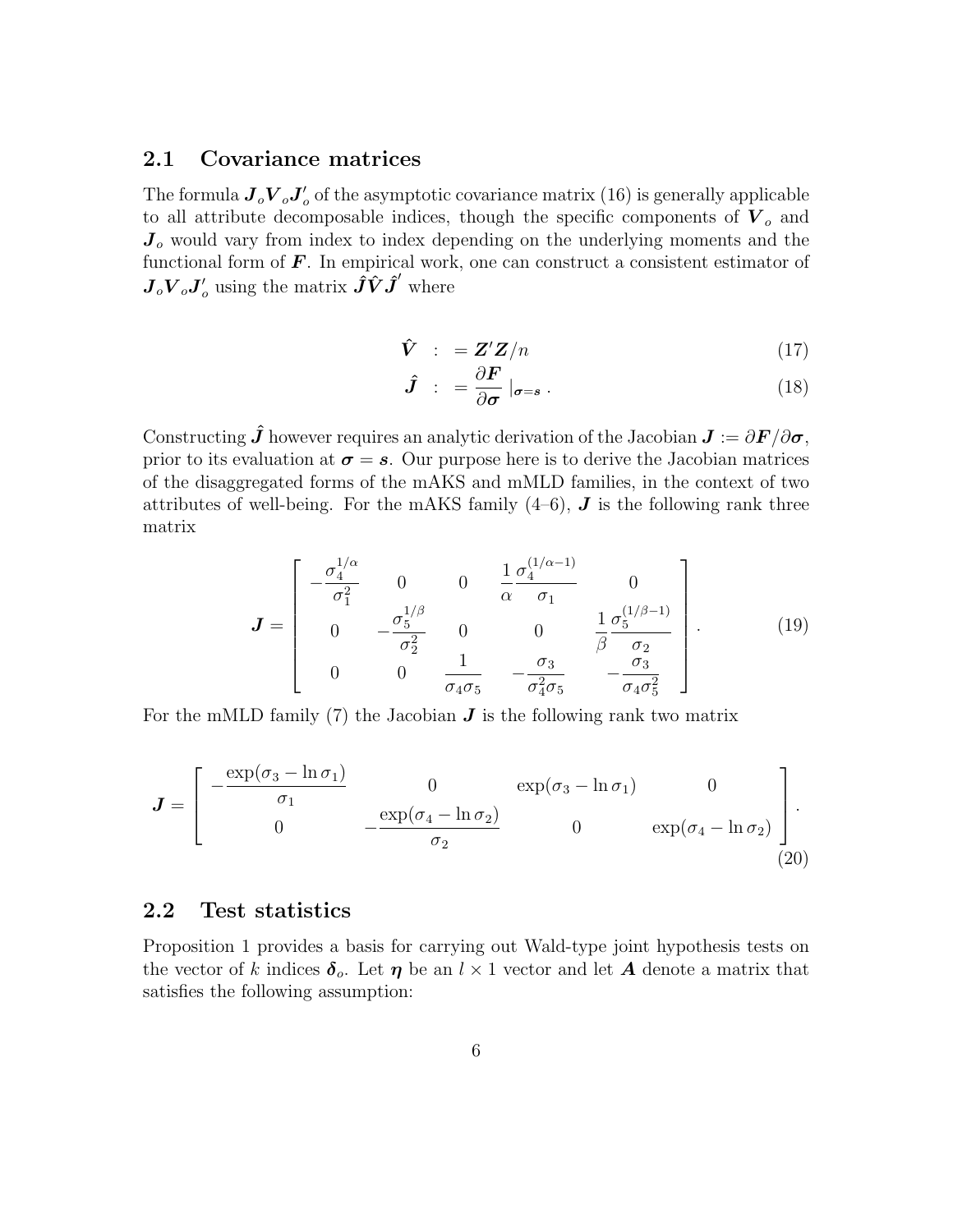[A5] **A** is a  $l \times k$  non-random matrix of rank  $l \leq k$ .

Consider a test of  $l \leq k$  hypotheses of the form  $H_0: A\delta_o = \eta$ . The corresponding test statistic is of the form

$$
\varsigma = \left(A\hat{\delta} - \eta\right)' \left[A\left(\frac{1}{n}\hat{J}\hat{V}\hat{J}'\right)A'\right]^{-1} \left(A\hat{\delta} - \eta\right). \tag{21}
$$

Next consider a joint hypothesis involving two different population vectors, for example as in an analysis of urban-rural differences in inequality structures. Let superscript a  $(b)$  denote parameters and estimates specific to population a  $(b)$ . For a test of the form  $H_0: \boldsymbol{A}(\boldsymbol{\delta}^a_o - \boldsymbol{\delta}^b_o)$  $\mathbf{v}_o^b$  =  $\boldsymbol{\eta}$ , consider the test statistic

$$
\tau = \left( \mathbf{A} \left( \hat{\boldsymbol{\delta}}^a - \hat{\boldsymbol{\delta}}^b \right) - \boldsymbol{\eta} \right)' \left[ \mathbf{A} \left( \frac{1}{n^a} \hat{\boldsymbol{J}}^a \widehat{\boldsymbol{V}}^a \hat{\boldsymbol{J}}^{a'} + \frac{1}{n^b} \hat{\boldsymbol{J}}^b \widehat{\boldsymbol{V}}^b \hat{\boldsymbol{J}}^{b'} \right) \boldsymbol{A}' \right]^{-1} \qquad (22)
$$

$$
\cdot \left( \mathbf{A} \left( \hat{\boldsymbol{\delta}}^a - \hat{\boldsymbol{\delta}}^b \right) - \boldsymbol{\eta} \right).
$$

On the basis of  $[A5]$  and Proposition 1, we readily obtain:

Corollary 2 Under Assumptions  $[A1 - A5]$ , each of the test statistics  $\varsigma$  and  $\tau$ is asymptotically distributed as a  $\chi^2(l)$  variate.

# 3 Monte Carlo experiments

Our Monte Carlo study considers a multidimensional inequality index defined over household expenditure  $(EXP)$  and nutritional health  $(HLT)$ , and a joint hypothesis test comparing urban and rural populations. We base our Monte Carlo populations on 1066 women (374 from urban areas, 692 from rural areas) from The Egyptian Integrated Household Survey (EIHS) 1997-1999: each urban (rural) observation  $i$ ,  $x_i := (EXP_i, HLT_i)$ , is independently drawn from a discrete uniform distribution whose support points are data points in the urban (rural) EIHS sample.

Table 1 summarizes the population inequality structures for our experiments. The mAKS indices vary with parameters  $\alpha$  and  $\beta$ , where a larger absolute value of  $\alpha$  ( $\beta$ ) reflects greater aversion to inequality in EXP (HLT). We explore several alternative configurations of  $\alpha$  and  $\beta$  based on the existing empirical applications (Zhong, 2009; Abu-Zaineh and Abul Naga, 2013).

We consider two different joint hypotheses of the form  $(22)$ .  $H_0^{ALL}$  states that the urban-rural difference in inequality structures is as shown in Table 1. For instance, in the context of the mAKS index with  $(\alpha, \beta) = (-0.5, -0.5)$ , A is an identity matrix, and  $\eta = (0.38 - 0.50 \ 0.03 - 0.02 \ 1.00 - 1.00)' = (-0.12 \ 0.01 \ 0.00)'$ . The resulting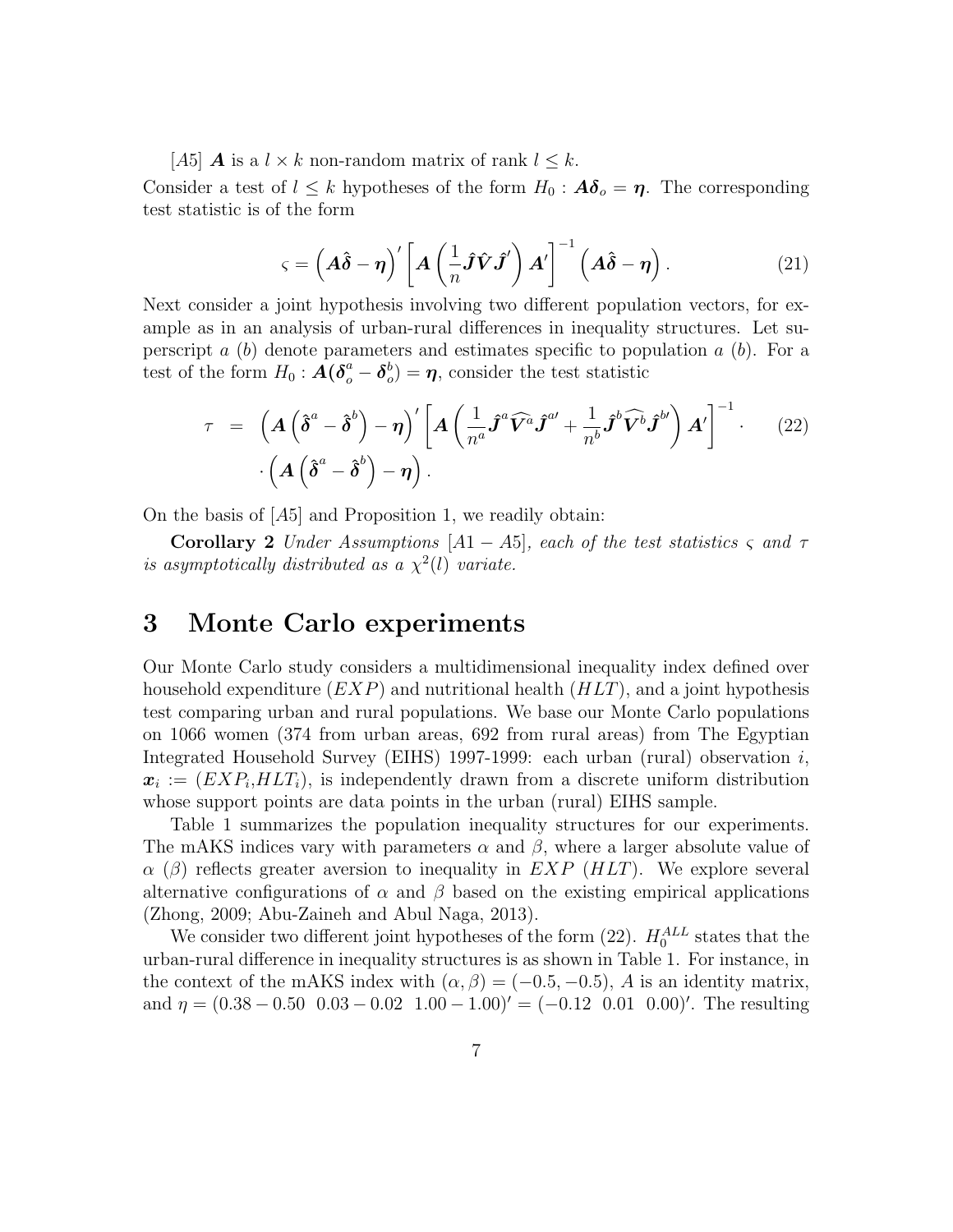test statistic is asymptotically distributed as a  $\chi^2(3)$  variate in the context of mAKS indices and a  $\chi^2(2)$  variate in the mMLD family. The hypothesis  $H_0^{-EXP}$  states that the urban-rural difference of the  $HLT$  component and that of the association component are as shown in Table 1: it is only relevant to the mAKS indices and leads to an asymptotic  $\chi^2(2)$  statistic.

We use three different types of p-values to test each hypothesis. These are constructed from  $(i)$  an asymptotic test  $(ASYM)$ ,  $(ii)$  a bootstrap test  $(BOOT)$ , and  $(iii)$ a fast-double bootstrap test (FDB). BOOT utilizes critical values generated from a non-parametric bootstrapping scheme as described in Horowitz (2001, p.3181), and offers asymptotic refinement over ASYM.<sup>4</sup> Davidson and MacKinnon (2007) suggest that the FDB test sometimes achieves better finite sample accuracy than BOOT, as approximation errors from two stages of bootstrapping offset each other.

Table 2 reports the empirical rejection frequency of each test at the nominal rejection probability of 0.05. Each empirical rejection frequency is calculated using 1000 Monte Carlo samples of  $n = 1066$  observations, comprising 374 observations from the urban population and 692 from the rural population. The BOOT and FDB procedures use  $B = 999$  bootstrapping repetitions. Our findings can be summarized as follows:

- 1. ASYM is correctly sized for the mMLD index, but is over-sized for mAKS indices except when  $|\alpha| < 1$ . The log-transformation of expenditure and height data involved in the calculation of the mMLD index may explain the good finite sample behavior of ASYM.
- 2. BOOT however does allow a correctly sized test on mAKS indices in most cases. Even where it does not, it achieves substantial accuracy gains over ASYM. FDB does only as well as BOOT, and sometimes worse.
- 3. The size accuracy of ASYM deteriorates as  $|\alpha|$  and  $|\beta|$  increase. It is more sensitive to changes in  $\alpha$  than to changes in  $\beta$ . Comparing  $H_0^{ALL}$  and  $H_0^{-EXP}$ , the influence of  $\alpha$  on the size inaccuracy of ASYM (that operates through the association measure) is also substantial, even when the null excludes the expenditure data.

<sup>4</sup>This scheme generates a bootstrap sample by randomly drawing with replacement from the estimation sample. A bootstrap sample's test statistic is computed by comparing the bootstrap sample's inequality structure against the estimation sample's inequality structure, not against the population inequality structure. The quantiles of the distribution of bootstrap test statistics computed in this manner provide critical values for BOOT. As Horowitz (2001) summarizes, for an asymptotically chi-squared distributed test statistic, the approximation error of BOOT is  $O(n^{-2})$ whereas that of ASYM is  $O(n^{-1})$ .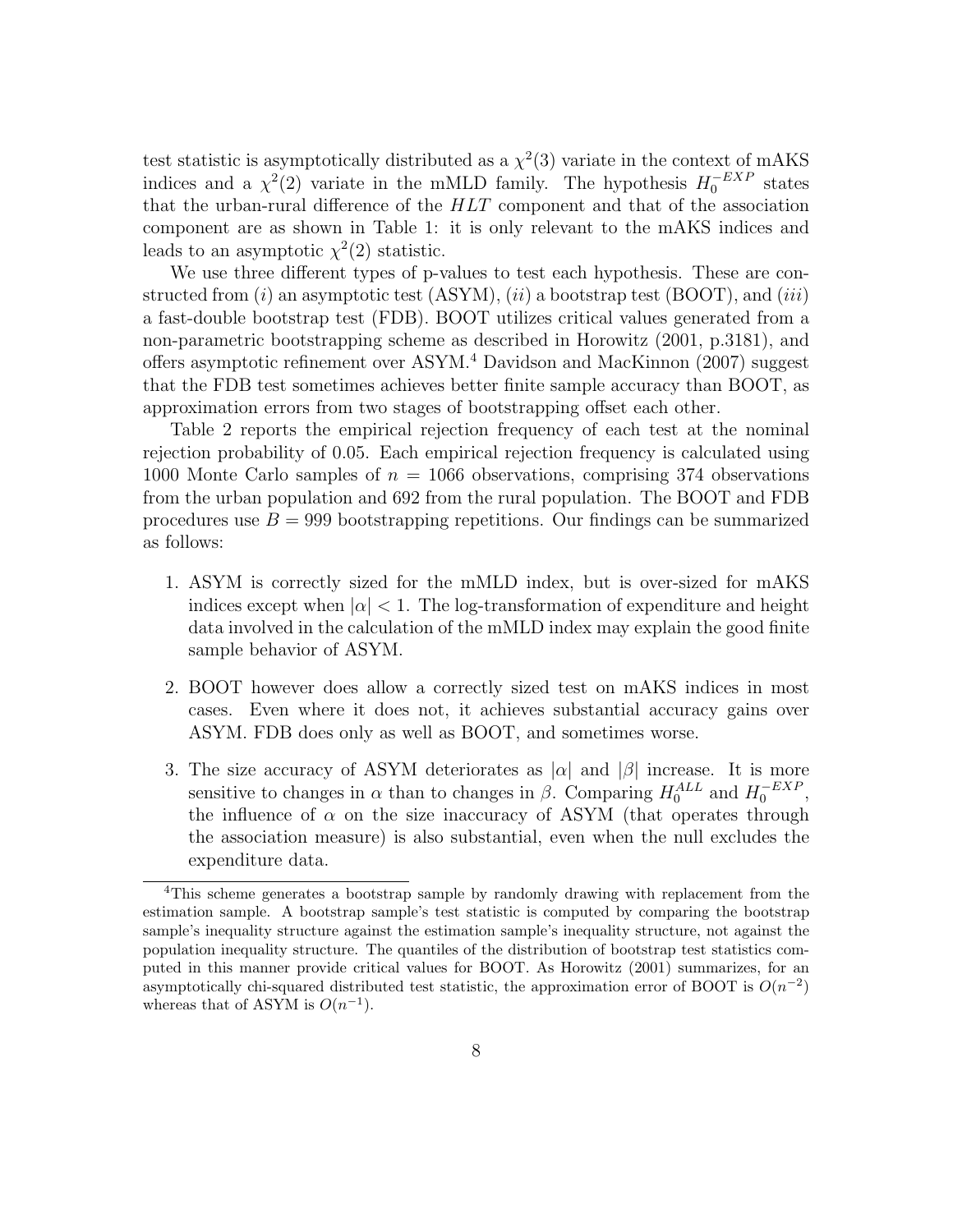As Schluter and van Garderen (2009) recommend in the unidimensional context, it thus seems prudent to select the smallest values of  $|\alpha|$  and  $|\beta|$  from a set of acceptable configurations. Existing empirical applications of mAKS indices (Zhong, 2009; Abu-Zaineh and Abul Naga, 2013) focus on  $|\alpha| \leq 2$  and  $|\beta| \leq 4$ : for such configurations, BOOT addresses the potential size inaccuracy of ASYM adequately. In the online appendix, we report results based on other conventional nominal rejection probabilities (0.10 and 0.01), and samples of  $n = 356 \approx 1/3 \times 1066$ ) and  $n = 3198$  $(= 3 \times 1066)$  observations.<sup>5</sup> These results convey similar major lessons as Table 2.

Overall, we may conclude from our Monte Carlo experiments that, combined with nonparametric bootstrapping, our proposed chi-square tests provide reliable tools for finite sample inference.

# 4 References

Abu-Zaineh M. and R. Abul Naga (2013): "Wealth, health and the measurement of multidimensional inequality: evidence from the Middle East and North Africa", in O'Donnell O. and P. Rosa-Dias editors: Research on Economic Inequality, 21.

Abul Naga R. and P.-Y. Geoffard (2006): "Decomposition of bivariate inequality indices by attributes", Economics Letters 90, 362-367.

Abul Naga R. (2010): "Statistical inference for multidimensional inequality indices", *Economics Letters*, 107, 49-51.

Aczel J. (1988): A short course on functional equations, Reidel.

Cowell F. and E. Flachaire (2007): "Income distribution and inequality measurement: the problem of extreme values", *Journal of Econometrics* 141, 1044-1072.

Davidson R. and E. Flachaire (2007): "Asymptotic and bootstrap inference for inequality and poverty measures", Journal of Econometrics 141, 141-166.

Davidson R, and J. MacKinnon (2007): "Improving the reliability of bootstrap tests with the fast double bootstrap", *Computational Statistics*  $\mathscr{C}$  Data Analysis 51, 3259-3281.

Horowitz J.L. (2001): "The Bootstrap", in: Heckman, J.J., Leamer, E.E. (Eds.), Handbook of Econometrics, Elsevier.

Justino P., J. Litchfield and Y. Niimi (2004): "Multidimensional Inequality: An empirical Application to Brazil", University of Sussex.

Schluter C. and K.J. van Garderen (2009): "Edgeworth expansions and normalizing transforms for inequality measures", Journal of Econometrics 150, 16-29.

 ${}^{5}$ The online appendix can be accessed at: https://goo.gl/EE2EXE.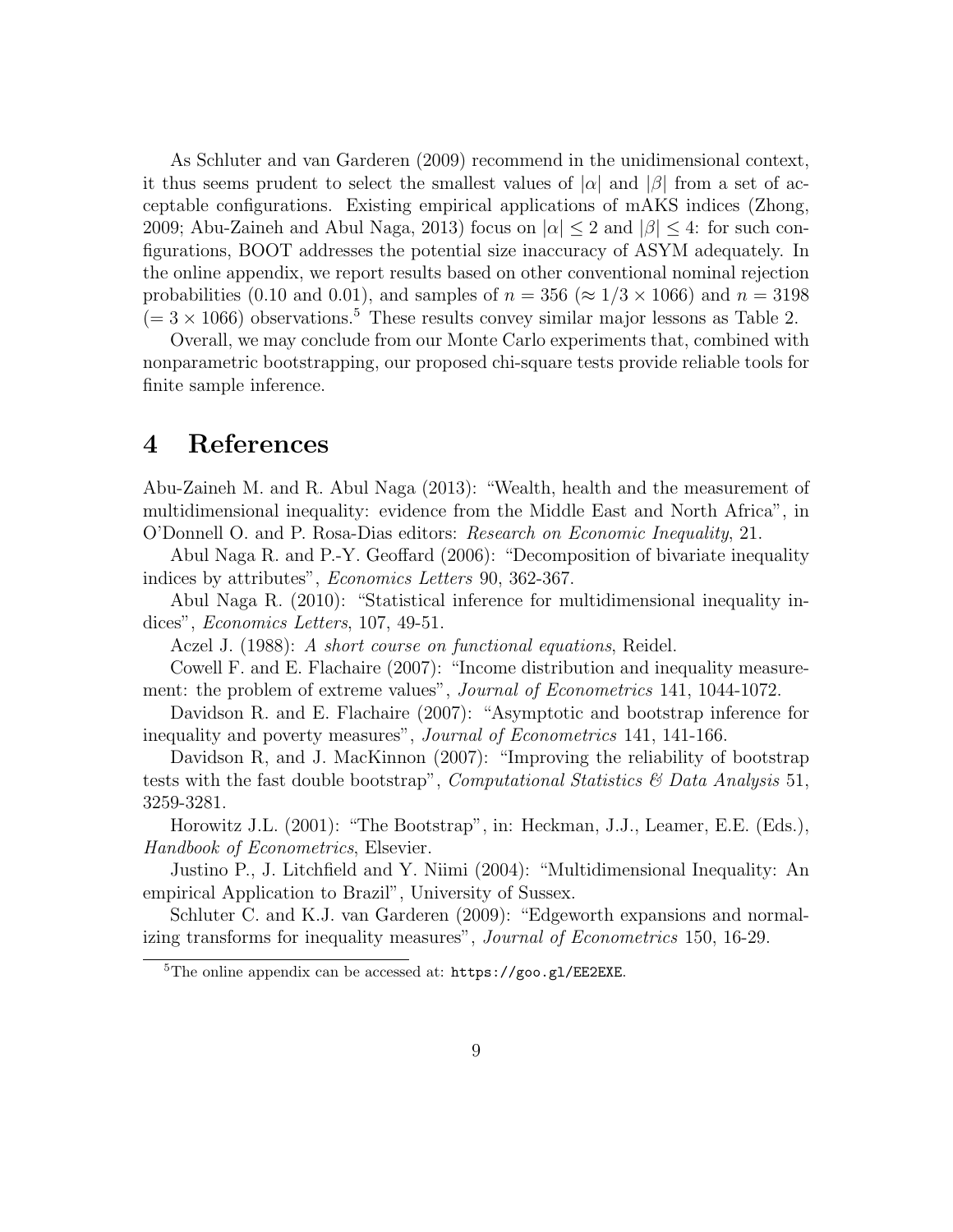Tsui K.Y. (1995): "Multidimensional generalizations of the relative and absolute inequality indices: The Atkinson-Kolm-Sen Approach", Journal of Economic Theory 67, 251–265.

Zhong, H. (2009): "A multivariate analysis of the distribution of individual's welfare in China: What is the role of health?" Journal of Health Economics, 28, 1062-1070.

#### Acknowledgements

This work has been undertaken with the support of the  $A^*MIDEX$  project (n<sup>o</sup> ANR-11-IDEX-0001-02) funded by the "Investissements d'Avenir" French Government program, managed by the French National Research Agency (ANR). We are grateful to Julian Williams, Editor Badi H. Baltagi and an anonymous referee for helpful comments. We are responsible for any errors.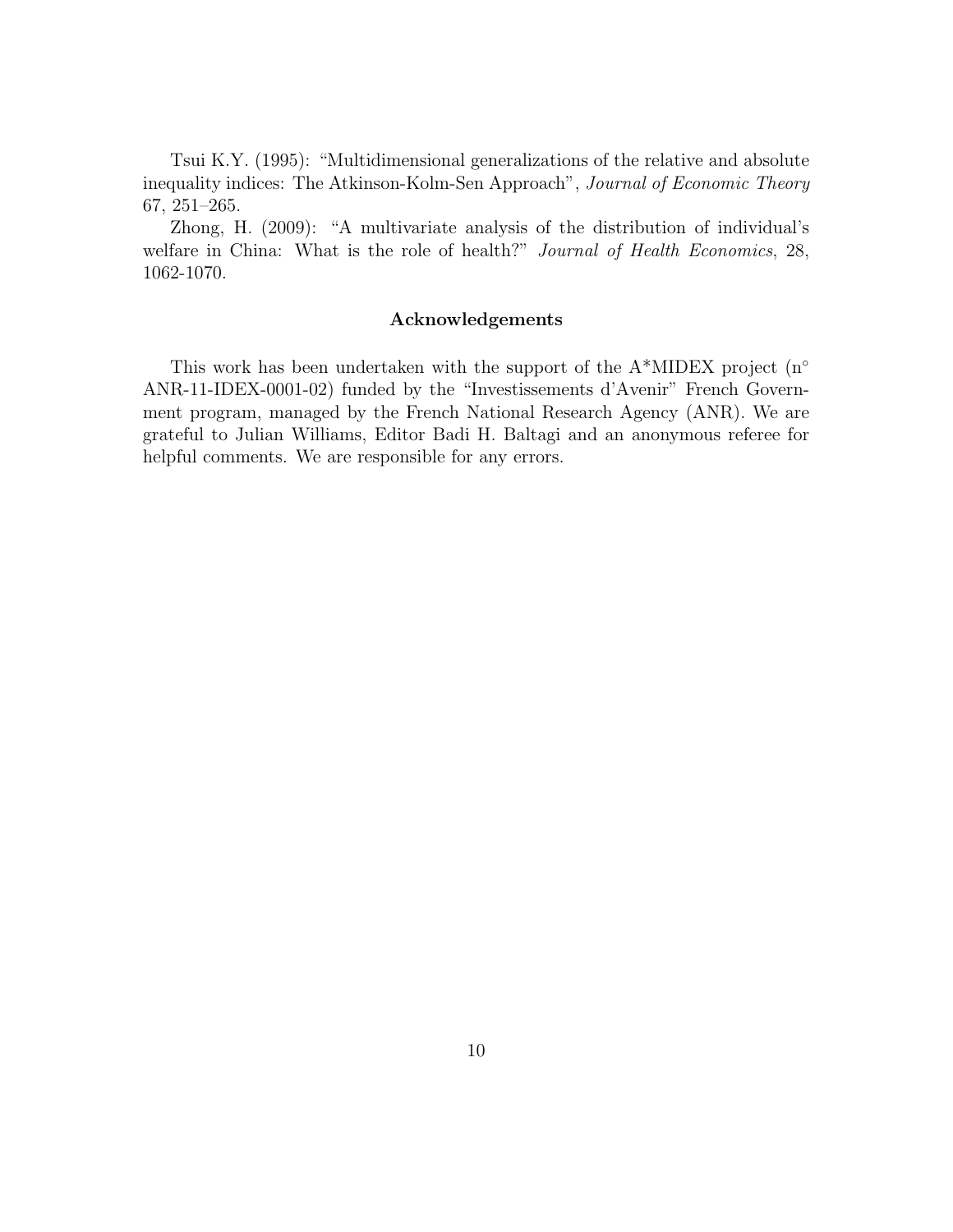| A. Population characteristics |                  |                      |      |                  |                      |      |  |
|-------------------------------|------------------|----------------------|------|------------------|----------------------|------|--|
|                               | Urban population |                      |      | Rural population |                      |      |  |
|                               |                  | $EXP$ $HLT$ Height   |      |                  | $EXP$ $HLT$ Height   |      |  |
| Mean                          |                  | 908.91 121.03 157.82 |      |                  | 807.18 130.75 157.13 |      |  |
| Std. Dev.                     | 621.56 21.98     |                      | 6.32 | 579.98 20.14     |                      | 5.43 |  |
| C.V.                          | 0.68             | 0.18                 | 0.04 | 0.72             | 0.15                 | 0.04 |  |

Table 1: Monte Carlo population characteristics and inequality indices

| B. Population inequality structures |  |
|-------------------------------------|--|
|                                     |  |

|                     | Urban population      |      |                | Rural population      |      |                |
|---------------------|-----------------------|------|----------------|-----------------------|------|----------------|
|                     | $l$ <sub>E</sub> $XP$ | lHLT | $\delta_{ASC}$ | $l$ <sub>E</sub> $XP$ | lHLT | $\delta_{ASC}$ |
| mMLD                | 0.22                  | 0.02 | N/A            | 0.26                  | 0.01 | N/A            |
| mAKS: $(-0.5,-0.5)$ | 0.38                  | 0.03 | 1.00           | 0.50                  | 0.02 | 1.00           |
| mAKS: $(-1.0,-1.0)$ | 0.58                  | 0.04 | 0.98           | 0.75                  | 0.03 | 1.00           |
| mAKS: $(-2.0,-2.0)$ | 0.85                  | 0.06 | 0.83           | 0.93                  | 0.05 | 0.92           |
| mAKS: $(-0.5,-1.0)$ | 0.38                  | 0.04 | 1.00           | 0.50                  | 0.03 | 1.00           |
| mAKS: $(-1.0,-2.0)$ | 0.58                  | 0.06 | 0.95           | 0.75                  | 0.05 | 0.99           |
| mAKS: $(-2.0,-4.0)$ | 0.85                  | 0.10 | 0.68           | 0.93                  | 0.10 | 0.77           |
| mAKS: $(-1.0,-0.5)$ | 0.58                  | 0.03 | 0.99           | 0.75                  | 0.02 | 1.00           |
| mAKS: $(-2.0,-1.0)$ | 0.85                  | 0.04 | 0.91           | 0.93                  | 0.03 | 0.96           |
| mAKS: $(-4.0,-2.0)$ | 0.95                  | 0.06 | 0.64           | 0.98                  | 0.05 | 0.82           |

Based on adult female respondents of the Egyptian Integrated Household Survey 1997-1999. EXP is monthly non-durable household expenditure (in the Egyptian pounds) divided by the square-root of household size. HLT is BMI-adjusted height, a measure of nutritional health. Height is raw height in centimeters. Std. Dev. and C.V. are the standard deviation and coefficient of variation respectively.  $\iota_{EXP}$  ( $\iota_{HLT}$ ) is the unidimensional index of inequality in EXP (HLT).  $\delta_{ASC}$  is the mAKS measure of association between  $EXP$  and  $HLT$ . mAKS:  $(\alpha, \beta)$  denotes mAKS indices where  $\alpha$  and  $\beta$  are the inequality aversion parameters on  $EXP$  and  $HLT$  respectively.